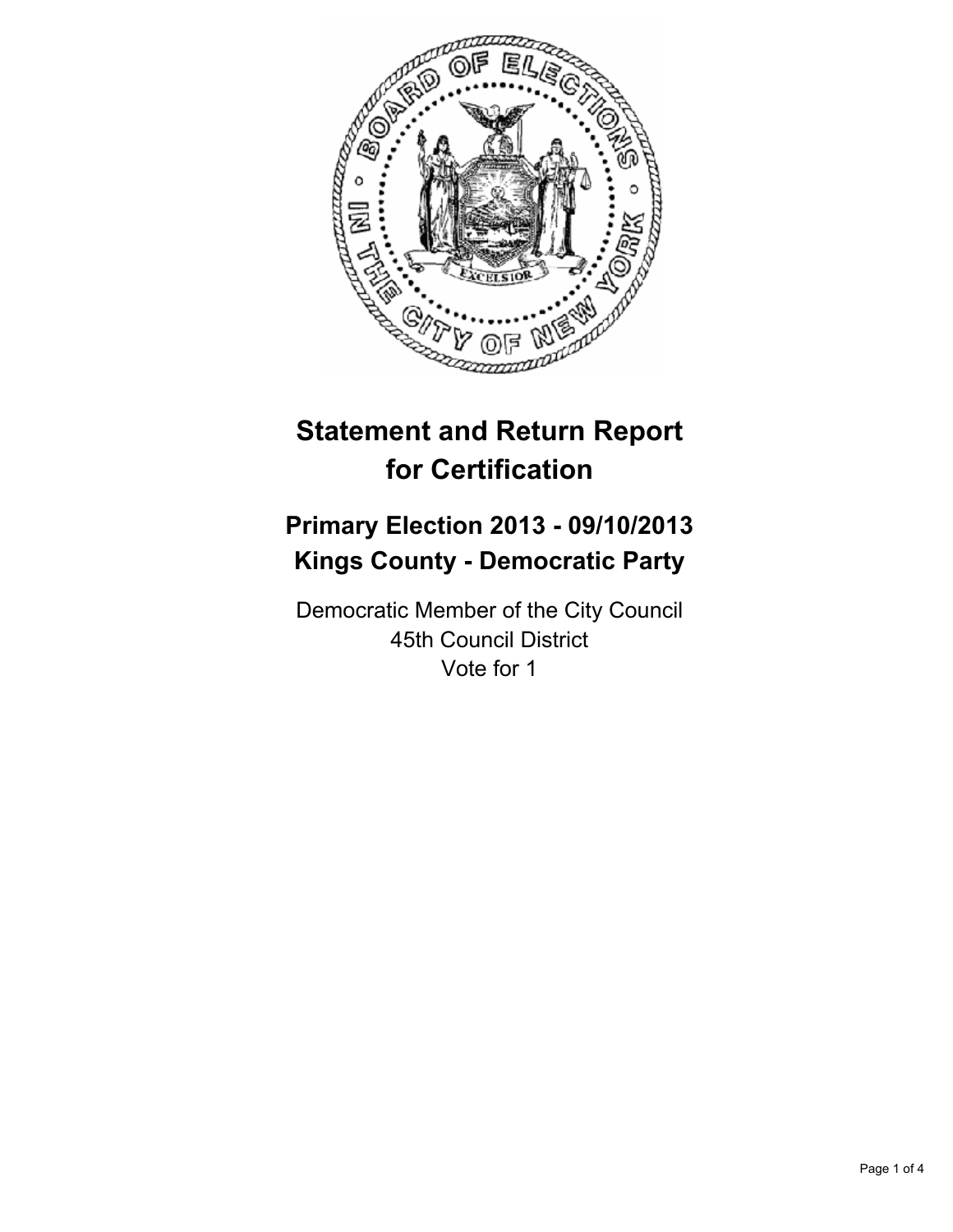

### **Assembly District 41**

| <b>EMERGENCY</b>          | 176   |
|---------------------------|-------|
| ABSENTEE/MILITARY         | 76    |
| <b>FEDERAL</b>            | 0     |
| SPECIAL PRESIDENTIAL      | 0     |
| <b>AFFIDAVIT</b>          | 53    |
| <b>JEAN H. SIMILIEN</b>   | 483   |
| <b>GODWIN B. WILLIAMS</b> | 357   |
| JUMAANE D. WILLIAMS       | 2,304 |
| <b>Total Votes</b>        | 3.144 |

#### **Assembly District 42**

| <b>EMERGENCY</b>           | 107   |
|----------------------------|-------|
| ABSENTEE/MILITARY          | 70    |
| <b>FEDERAL</b>             | 0     |
| SPECIAL PRESIDENTIAL       | 0     |
| AFFIDAVIT                  | 89    |
| <b>JEAN H. SIMILIEN</b>    | 652   |
| <b>GODWIN B. WILLIAMS</b>  | 501   |
| <b>JUMAANE D. WILLIAMS</b> | 3,408 |
| MATHIEU EUGENE (WRITE-IN)  |       |
| <b>Total Votes</b>         | 4,562 |

### **Assembly District 44**

| <b>EMERGENCY</b>           | 8   |
|----------------------------|-----|
| ABSENTEE/MILITARY          |     |
| <b>FEDERAL</b>             | 0   |
| SPECIAL PRESIDENTIAL       | 0   |
| AFFIDAVIT                  | 3   |
| <b>JEAN H. SIMILIEN</b>    | 103 |
| <b>GODWIN B. WILLIAMS</b>  | 56  |
| <b>JUMAANE D. WILLIAMS</b> | 263 |
| <b>Total Votes</b>         | 422 |

#### **Assembly District 48**

| <b>EMERGENCY</b>           | 0   |
|----------------------------|-----|
| ABSENTEE/MILITARY          |     |
| <b>FEDERAL</b>             | 0   |
| SPECIAL PRESIDENTIAL       | 0   |
| AFFIDAVIT                  | 3   |
| <b>JEAN H. SIMILIEN</b>    | 58  |
| <b>GODWIN B. WILLIAMS</b>  | 51  |
| <b>JUMAANE D. WILLIAMS</b> | 79  |
| <b>Total Votes</b>         | 188 |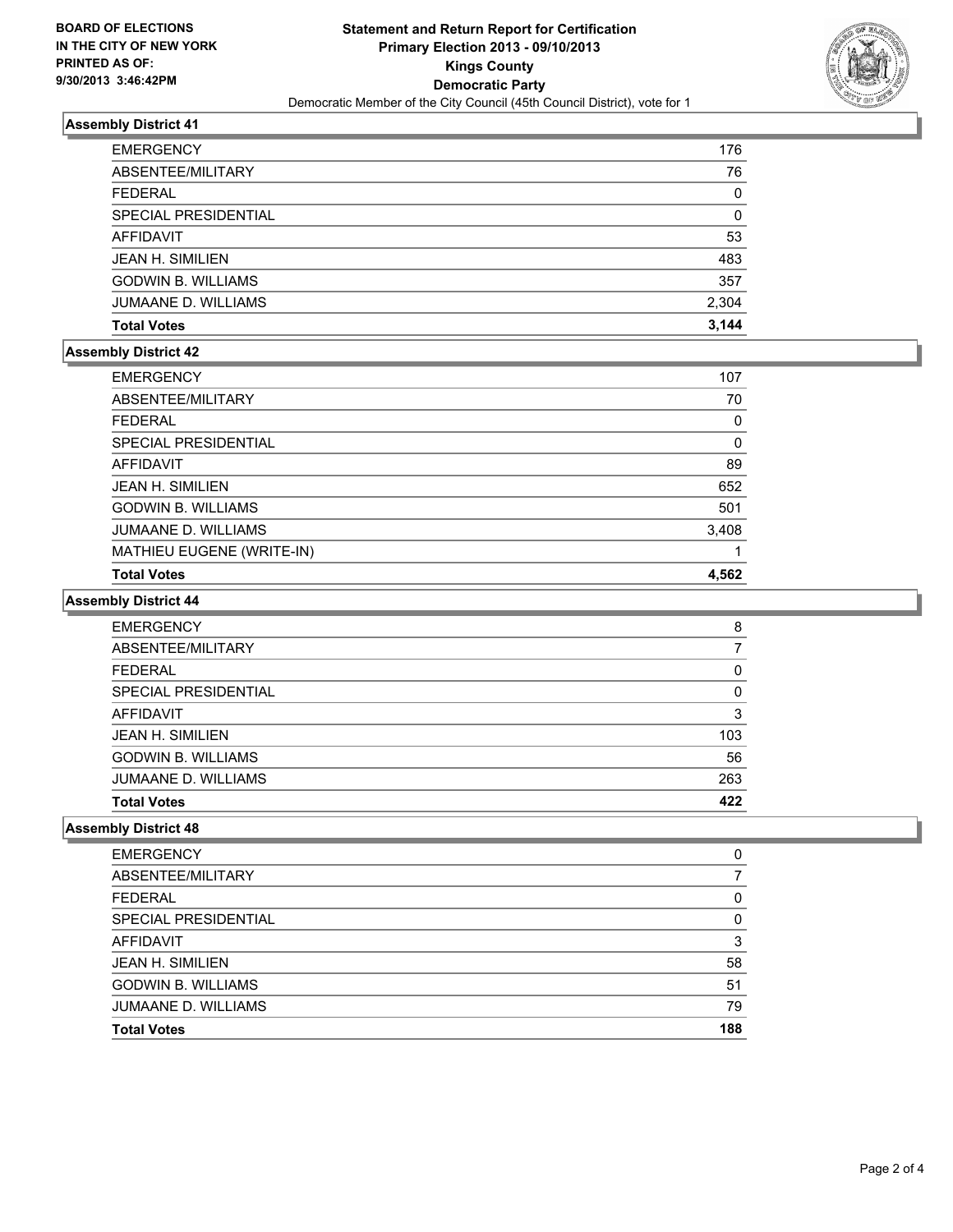

## **Assembly District 58**

| <b>EMERGENCY</b>           | 258      |
|----------------------------|----------|
| ABSENTEE/MILITARY          | 68       |
| FFDFRAL                    | $\Omega$ |
| SPECIAL PRESIDENTIAL       | 0        |
| AFFIDAVIT                  | 57       |
| <b>JEAN H. SIMILIEN</b>    | 329      |
| <b>GODWIN B. WILLIAMS</b>  | 458      |
| <b>JUMAANE D. WILLIAMS</b> | 4,033    |
| EUGENE MATHIEU (WRITE-IN)  |          |
| <b>Total Votes</b>         | 4.821    |

## **Assembly District 59**

| 15  |
|-----|
| 6   |
| 0   |
| 0   |
| 7   |
| 49  |
| 75  |
| 245 |
| 369 |
|     |